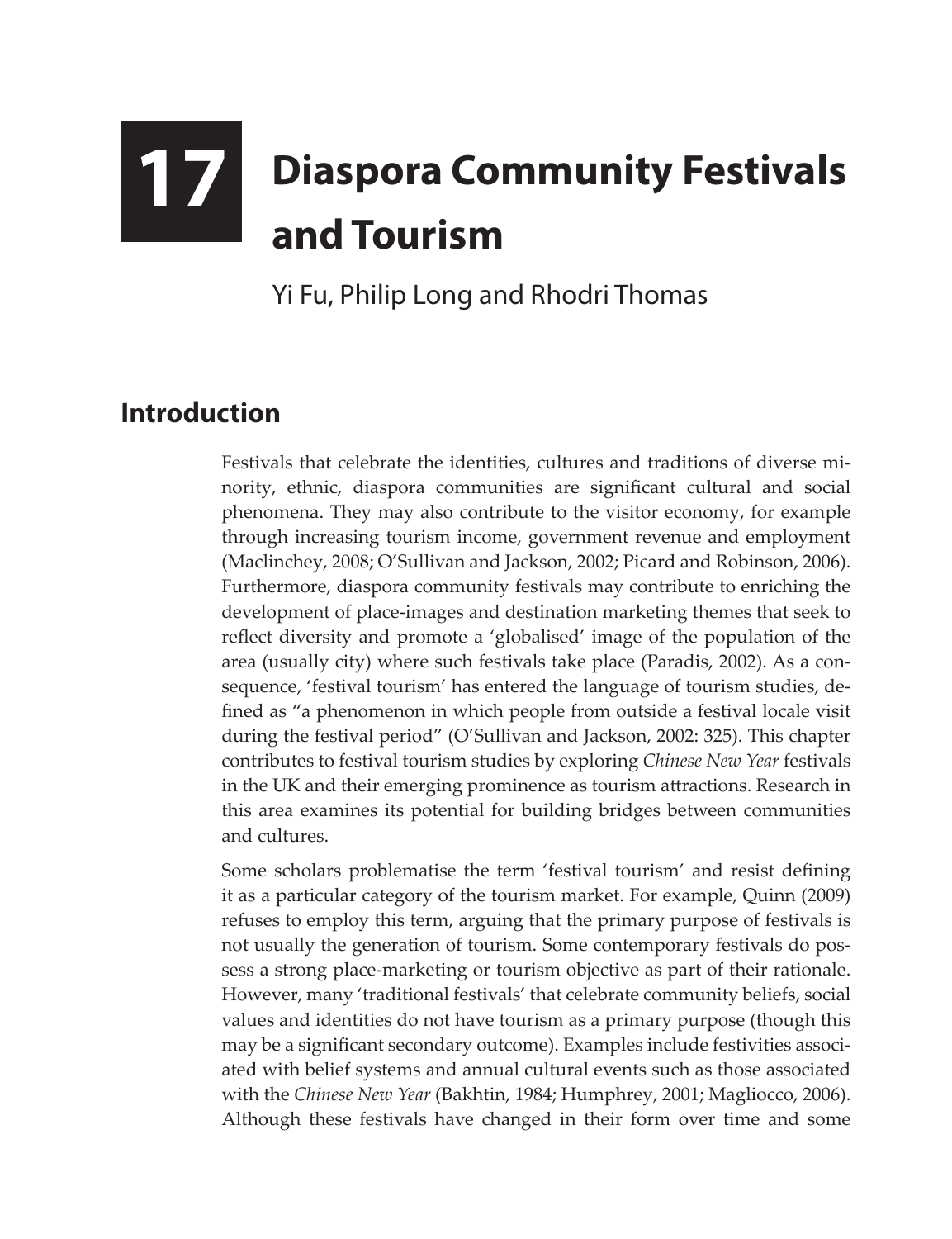of them may have associations with tourism, they cannot be equated with events that are planned primarily for tourism.

Along with the mass international migrations that occurred throughout the nineteenth and twentieth centuries, and particularly from the 1960s, diaspora festivals have emerged as a comparatively recent classification of festival, though many have ancient antecedents (Green and Scher, 2007). Diaspora festivals include "festivals and events that have mobilised and recomposed, to varying extents, aspects of the culture of diasporic populations" (Carnegie and Smith, 2006: 255). Most diaspora festival research has emerged from social science and humanities disciplines, such as anthropology, sociology, the visual arts, languages and literature (Crichow and Armstrong, 2010). Some are inspired by the inter-disciplinary field of diaspora studies (Green and Scher, 2007). These studies usually discuss the meanings and implications of diaspora festivals, for example, Labrador's (2002) research into the Filipino *Pag-ibig sa Tinubuang Lupa* festival in Hawaii and Cohen's (1982) studies of the *Notting Hill Carnival* in London.

However, systematic research into diaspora and/or ethnic minority community festivals in relation to tourism is limited. Do diaspora festivals have impacts on tourism that are comparable and/or distinct from other festivals or events? Are quantitative data, such as visitor numbers or tourism income that are more or less convincingly attributed to a festival sufficient to explain the association between diaspora festivals and tourism? If diaspora festivals do attract tourists to a city, does tourism impose constraints on the nature of the diaspora festival itself? How have diaspora festivals developed their programmes, organisation and audiences in the context of tourism?

## **Diaspora communities: theoretical perspectives**

The word 'diaspora' has a rich historical lineage, deriving from the Greek verb *speiro* (to sow) and the preposition *dia* (over). It was first applied to people who had been forced to leave their national territories after suffering persecution and banishment (Cohen, 1997: ix). Scholars such as Cohen (1997), Safran (1991) and Clifford (1994) suggest that the concept of diaspora has most commonly been linked with the Jewish people's exile from their historical homeland and settlement worldwide. Others have developed the concept of the diaspora based on the forced migrations of black African and Irish peoples (Cohen, 1997; Gilroy, 1993).

However gradually, this traditional definition of diaspora has been enriched with greater meaning, as international migration has diversified in cause and